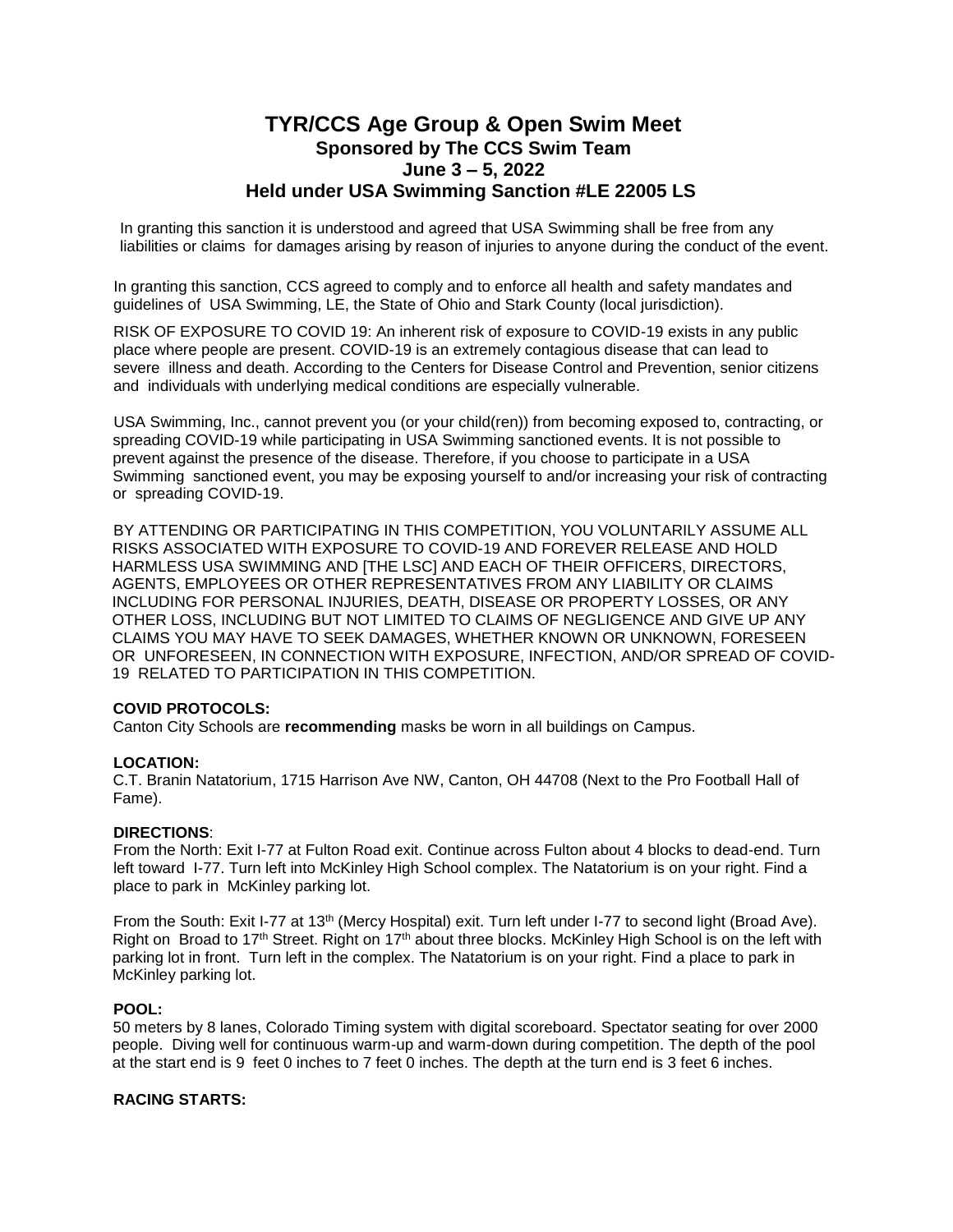Any swimmer entered in the meet must be certified by a USA Swimming member coach as being proficient in performing a racing start or must start each race from within the water. When unaccompanied by a member-coach, it is the responsibility of the swimmer or the swimmer's legal guardian to ensure compliance with this requirement.

# **STARTING TIMES:**

**Friday** session warm-ups will be 4:45 – 5:30 p.m., with competition starting at 5:35 p.m**. Both Saturday and Sunday** morning session warm-ups will be 7:45 – 8:30 a.m., with competition starting at 8:35 a.m. Warm-up will be split if the average number of swimmers per lane is scheduled to exceed 30 swimmers per lane, into a minimum of two groups, in which case warm-up shall be a minimum of thirty (30) minutes per group. Afternoon warm-up will begin approximately 15 minutes after the conclusion of the morning session. Afternoon warm-up will be for a 45 minute period. Estimated afternoon start times will be posted at www.lakeerieswimming.com by Wednesday, June 1, 2022. At the discretion of the Meet Director, warm ups may be split by gender or age group or team.

# **ENTRY DEADLINE:**

Entries will not be accepted before Tuesday, May 17 @ 9:00 P.M. Please do not trust your organization's server time or your computer's time when submitting entries. It is suggested that you sync your computer time with the official U.S. time clock found at http://www.time.gov/ or www.time.is prior to submitting your entries.

Entries will be accepted and entered as they are received until the meet or session has reached capacity. Please do not send multiple copies of your entries. If multiple files are received, they will be considered revised files and will be entered by the most recent date and time with the original entry deleted. The deadline for entries is 11:59 PM, May 23, 2022, if not closed sooner. Once an entry has been accepted, there will be no refund of entry fees after the meet has closed or after the entry deadline, whichever comes first. Phone entries will not be accepted. No updated times will be accepted after the entry deadline. Email entries to ccs.meet.entry@gmail.com. Payments should be made payable to **Swim CCS** and mailed to Alison Allen. c/o CCS Swim Team, 7736 Rolling Green Ave. NW, Massillon, OH 44646.

## **TEAM SUPERVISION:**

Teams who are entering swimmers but will not have a coach at the meet should arrange ahead of time for another coach to supervise their athletes. Swimmers without coach supervision must contact the Meet Director or Meet Referee to be assigned to a coach on deck.

## **RETURN TO PLAY LAW:**

Under the Ohio Return to Play Law governing concussions, all coaches and officials (in state or out of state) are required to have proof of training in concussion signs and symptoms. This training is available for free and can be found at http://www.NFHSlearn.com/self\_courses. All coaches and officials are encouraged to take this training. It is your responsibility to take care of this requirement.

## **ENTRY FEES:**

Individual events on Friday are \$12.00; Individual events on Saturday & Sunday are \$8.00; and a \$3.00 per swimmer LESI surcharge. There is a \$3.00/swimmer handling fee for entries not received in an electronic file. Payments should be made payable to **Swim CCS** and mailed to Alison Allen. c/o CCS Swim Team, 7736 Rolling Green Ave. NW, Massillon, OH 44646.

## **ENTRY LIMITATIONS**:

Swimmers may enter one (1) event on Friday and three (3) individual events on Saturday and Sunday.

## **DECK ENTRIES**:

Deck entries will be taken on a space available basis up to 35 minutes before the start of the session. Deck entrants should sign up at the deck entry table @ \$12.00 per individual event. Deck entry swimmers new to the meet will be charged \$3.00 LESI surcharge and must provide proof of USA Swimming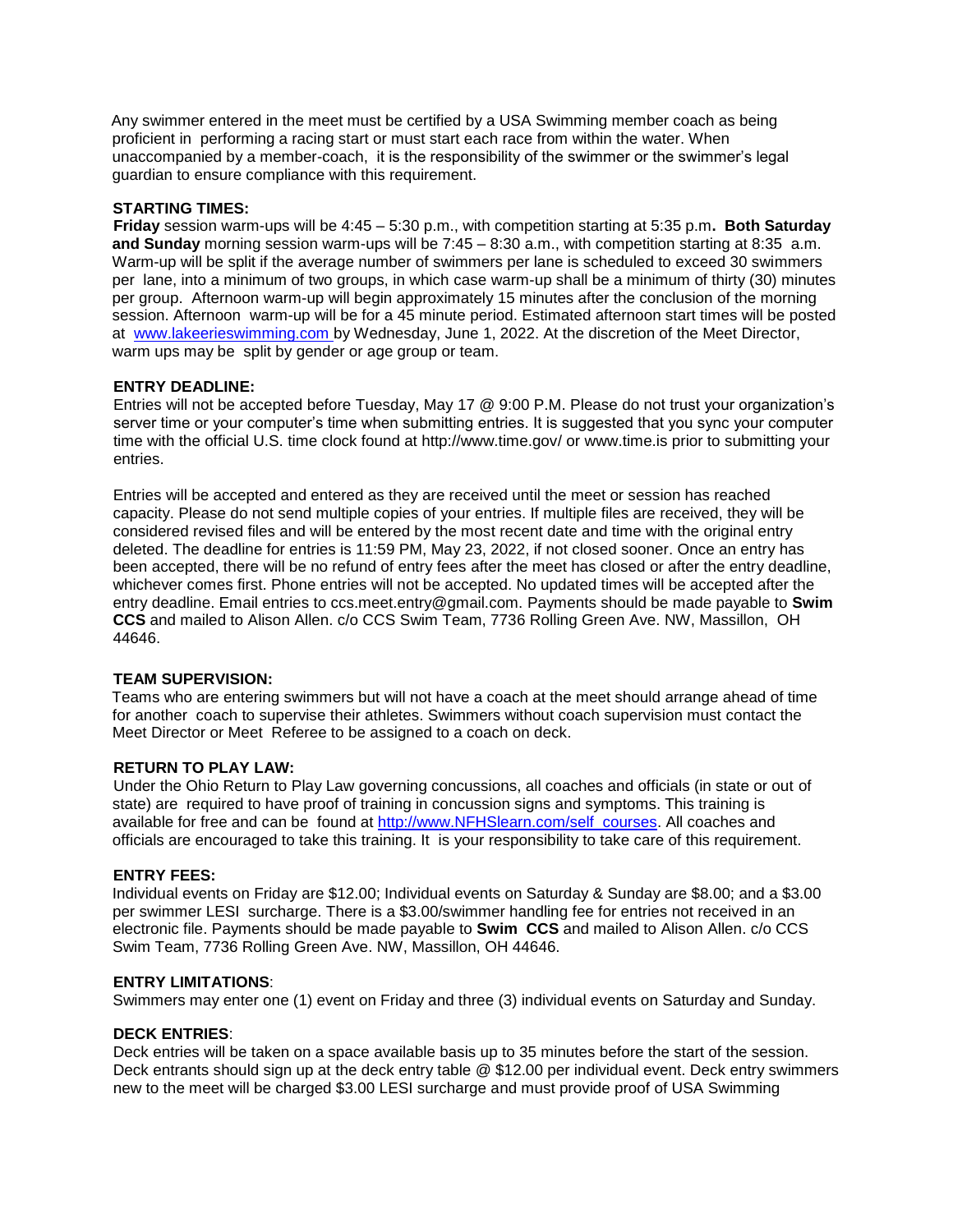registration. Deck entrants for whom there is no space will receive a refund. On deck USA Swimming registration will not be available for athletes or coaches.

### **ELIGIBILITY**:

Swimmers must be current athlete members of USA Swimming. Coaches must be current coach members of USA Swimming and must check in for each meet or session they attend. All coaches must display the deck pass (wristband is required to be worn by all coaches) issued by the meet host. Age is as of the first day of the meet, June 3, 2022. On deck USA Swimming registration will **not** be available.

#### **QUALIFYING TIMES:**

No qualifying times for this meet. Please list times in long course meters. NT entries will not be accepted. Times should not be converted from Short to Long Course times.

#### **SWIMMERS WITH A DISABILITY:**

Entries for swimmers with a disability should be handled in the following manner: (1) enter the swimmer in the Hy Tek database (or on the regular entry form); (2) list in the email accompanying the Hy-Tek entry file (or on a separate sheet of paper) the name of the swimmer, the stroke(s)/distance(s) s/he wishes to swim, the entry times, the day/session s/he wishes to swim the event(s), and the manner in which s/he prefers to be seeded (with a longer distance or with a different age group); and (3) provide any information about special accommodations needed by the swimmer. The final determination of seeding will be made by the Meet Referee after consultation with the swimmer and his/her coach.

#### **CONDUCT:**

The meet will be conducted according to the rules set forth in the current USA Swimming Rules and Regulations. Events will be contested in a 50-meter course and will be timed finals. All 10 & Under events will be awarded as 8 & Under and 9-10. The 800 and 1500 Free (events 5 and 6) will be mixed and swam fastest to slowest and heats may be limited. The 400 IM (Events 1, 2, 47, & 48) and 400 Free (Events 3, 4, 89, & 90) will be swam fastest to slowest, alternating women & men and heats may be limited. Swimmers will be notified by Wednesday, May 25<sup>th</sup> if heats will be limited. If a swimmer gets closed out of an event, he/she will be able to choose another event.

#### **SEEDING AND CHECK IN:**

All events over a distance of 200 meters will be deck seeded with positive check-in required at the table under the scoreboard at least 30 minutes prior to the start of the meet. Events 200 meters and less will be pre-seeded. The Lake Erie scratch rule (attached) will be in effect.

#### **SCORING**:

Meet will not be scored.

## **CLERK OF COURSE**:

A Clerk of Course will NOT be provided.

#### **AWARDS:**

Individual Events: Medals: First - Third Ribbons: Fourth – Eight Awards for 8&U, 9-10, and 11-12 only.

## **ADMISSION COST:**

\$8.00 per spectator/day (kids 6 & Under free) or \$20 per spectator for the whole weekend. Psych sheets will be on meet mobile and Heat sheets will be posted on deck. Parking onsite is free.

## **RESULTS**:

Results will be posted on www.lakeerieswimming.com web site. Teams may request a TM file at the conclusion of the meet.

#### **TIME TRIALS:**

Will not be offered.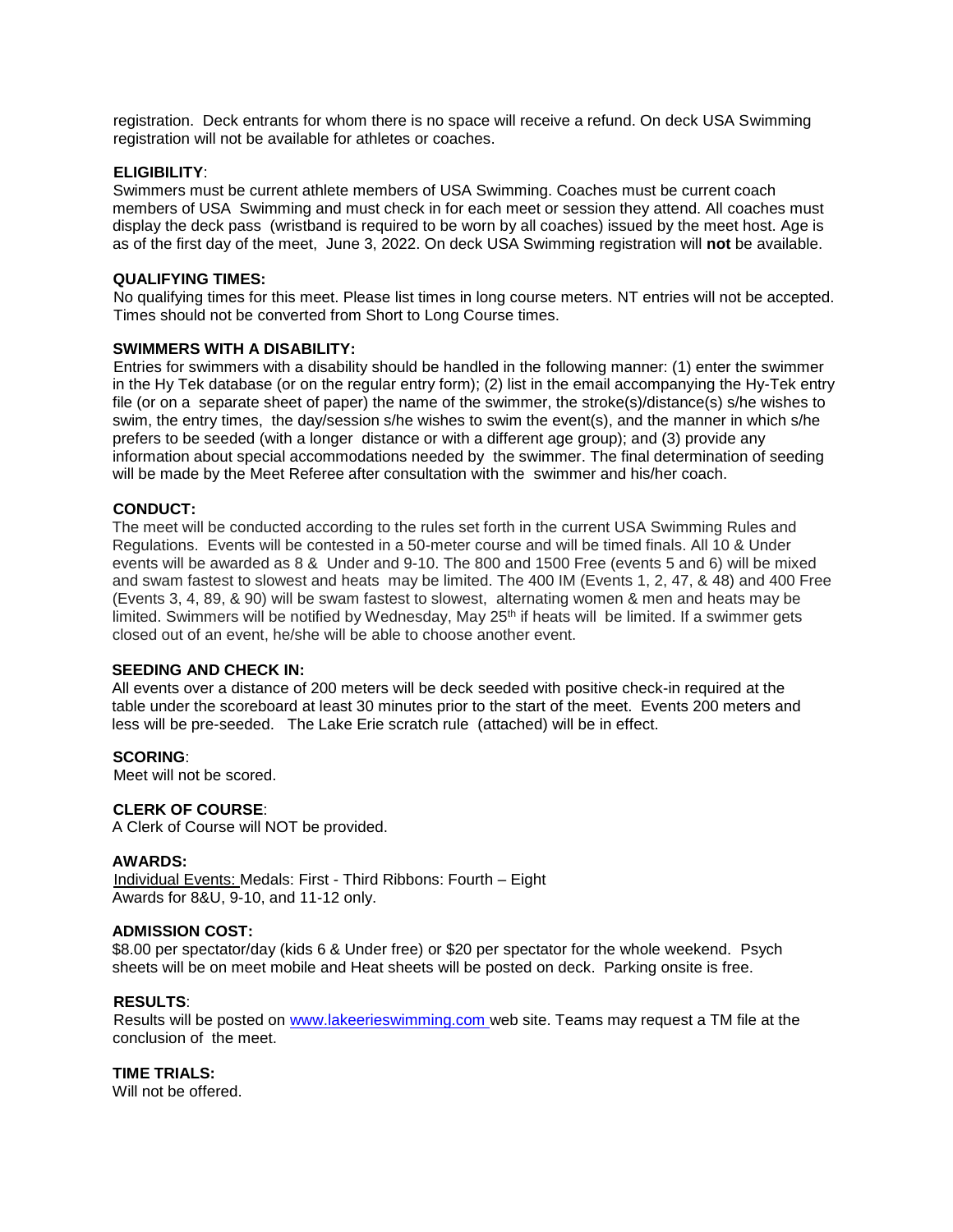## **SAFETY/WARM-UP:**

.

Lake Erie Swimming safety guidelines and warm-up procedures will be in effect at all times. Coaches must maintain contact with their swimmers during warm-up. All entry into the pool for warm-up is feet first from the starting block end of the pool. Swimmers must enter the pool feet first in a cautious manner with one hand in contact with the pol edge. There is no diving during warm-up, except in designated sprint lanes. The final 20 minutes of a 45-minute warm-up shall be conducted as follows:

- a. Lanes 1 & 8 push/pace from the start end of the pool (or general warm-up at the direction of the Meet Referee or his/her designee.)
- b. Lanes 2 & 7 sprint lanes for racing starts from the starting block end of the pool, one length only and exiting the pool.
- c. Lanes 3 6 general warm-up, no diving or racing starts. Any or all of these lanes may be converted to sprint lanes at the discretion of the Meet Referee or his/her designee.

Swimmers are to sprint one way and climb out at the far end of the pool. Swimmers may be removed from warm up for violating safety rules.

#### **CAMERA ZONES:**

Use of audio or visual recording devices, including a cell phone, is not permitted in changing areas, restrooms, or locker rooms. Additionally, under NO circumstances will Camera Zones include the area immediately behind the starting blocks at either end of the racing course(s) while they are in use for race starts during competition and warm-up. Those failing to abide by this rule may be removed from the venue.

#### **DRONES:**

Operation of a drone, or any other flying apparatus, is prohibited over the venue (pools, athlete/coach areas, spectator areas and open ceiling locker rooms) any time athletes, coaches, officials, and/or spectators are present.

#### **DECK CHANGES**:

Deck changes are not permitted

#### **INIITIAL DISTANCE**:

To be certain that an initial distance or lead-off relay leg is entered into SWIMS, the swimmer or the swimmer's coach should notify either the meet referee or the admin before the event and provide the necessary watches as back-up to the electronic timing. All lead-off relay splits will automatically be uploaded to SWIMS after admin approval; for all other initial distances, the proper paperwork must be completed after the swim in order for the time to be entered into SWIMS.

### **OFFICIATING OPPORTUNITY**:

Anyone that is a USA Swimming certified official is welcome and encouraged to join the Lake Erie Swimming (LESI) officials in officiating this meet. Please contact the meet director, Matthew Allen or LESI's Officials Chair, Jen Butler, in advance of the meet if at all possible, to let either know of your availability. The meet director's and official's chair contact information is listed below. We are also looking for anyone that is interested in becoming an official, for more information please contact the Official's Chair.

Meet Director: Matthew Allen ccs.coach.matthew@gmail.com

Official's Chair: Jen Butler jbutler@case.edu

#### **COACHES:**

Coaches must show their current certification and will receive a wristband that must be worn during the meet. Hospitality will be provided.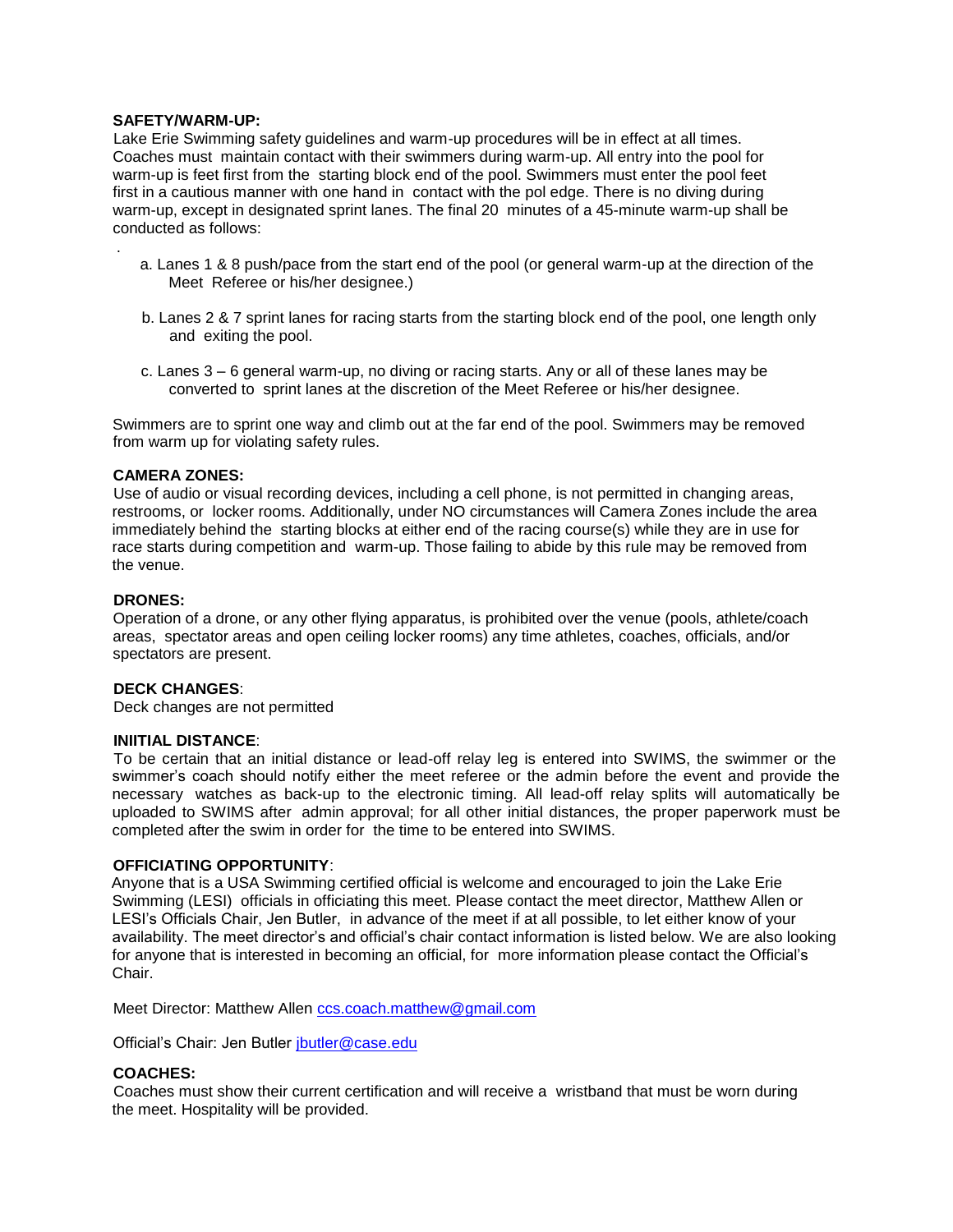# **NOTE:**

Only athletes entered in the meet, working coaches, officials, and meet workers are allowed on deck. Other non participants are expected to remain in the spectator area.

Meet Director: Matthew Allen ccs.coach.matthew@gmail.com

Official's Chair: Jen Butler jbutler@case.edu

Safety Director: Ron Walker **foots1860@aol.com** 

Meet Entries: Wanda Folger ccs.meet.entry@gmail.com

# **Emergency Evacuation Procedure**

# **Swimmers & Coaches on Deck:**

Exit through pool deck doors on the South and West Exit signs.

# **Spectators:**

**North Bleachers -** Exit down the stairs on the north stairwells to the exit signs on the north end of the building.

**West Bleachers –** Exit down stairwells on the west side and exit out west exit signs.

**East Bleachers –** Exit down east or north stairwells and exit north of south exit doors.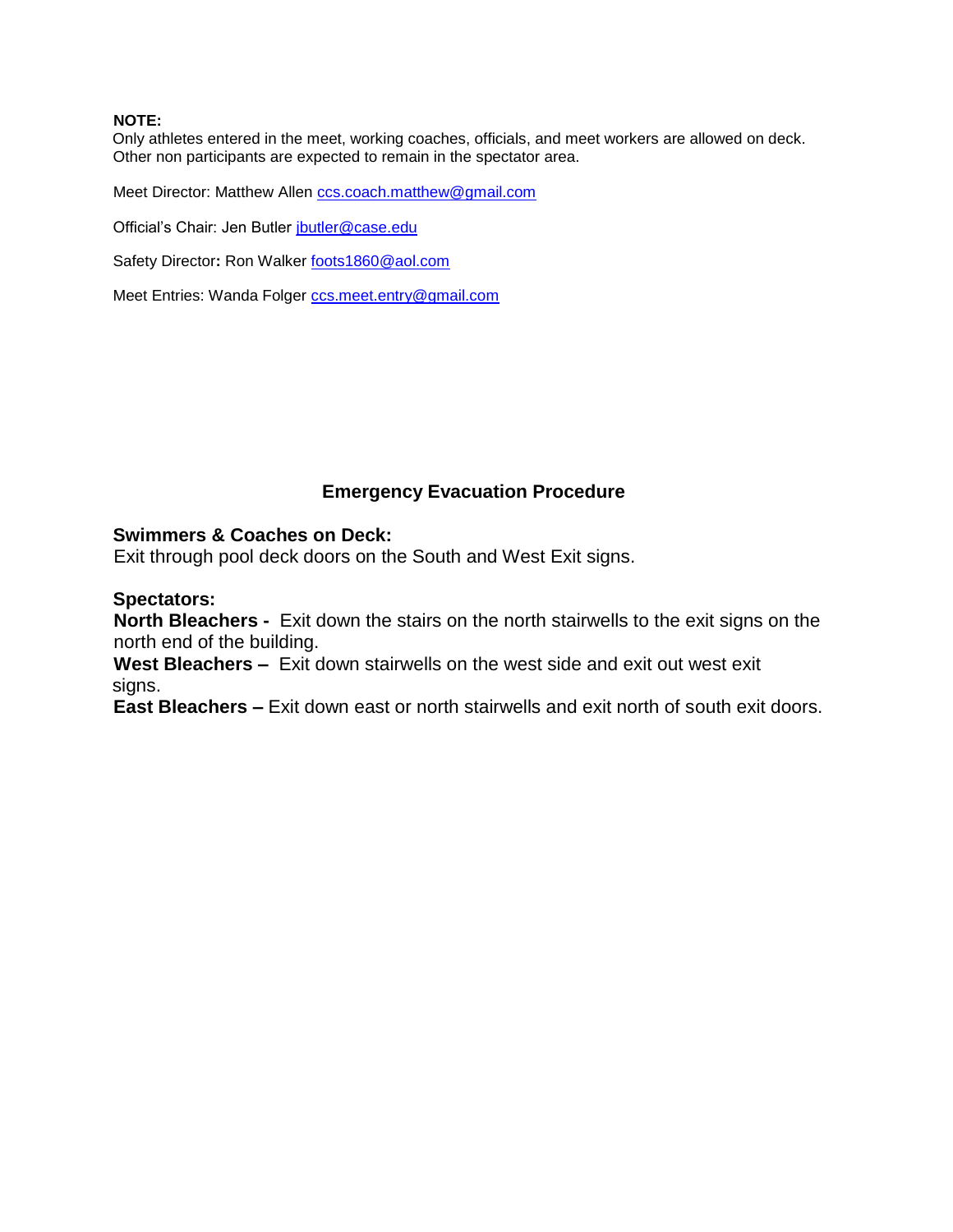# TYR/CCS Age Group & Open Swim Meet Schedule of Events

Friday evening, 4:45 Warm-Up, 5:35 meet start (Timed Finals)

**June 3, 2022**

| Girls # | <b>Age Group/Stroke</b> | Boys # |
|---------|-------------------------|--------|
|         | 12U 400 IM*, @          | 2      |
| 3       | 12U 400 Free*, @        |        |
| 5       | Mixed Open 800 Free*,#  | Mixed  |
| 6       | Mixed Open 1500 Free*,# | Mixed  |

**\*** *HEATS MAY BE LIMITED;*

*@ SWAM FASTEST TO SLOWEST ALTERNATING WOMEN AND MEN # SWAM FASTEST TO SLOWEST MIXED MEN AND WOMEN*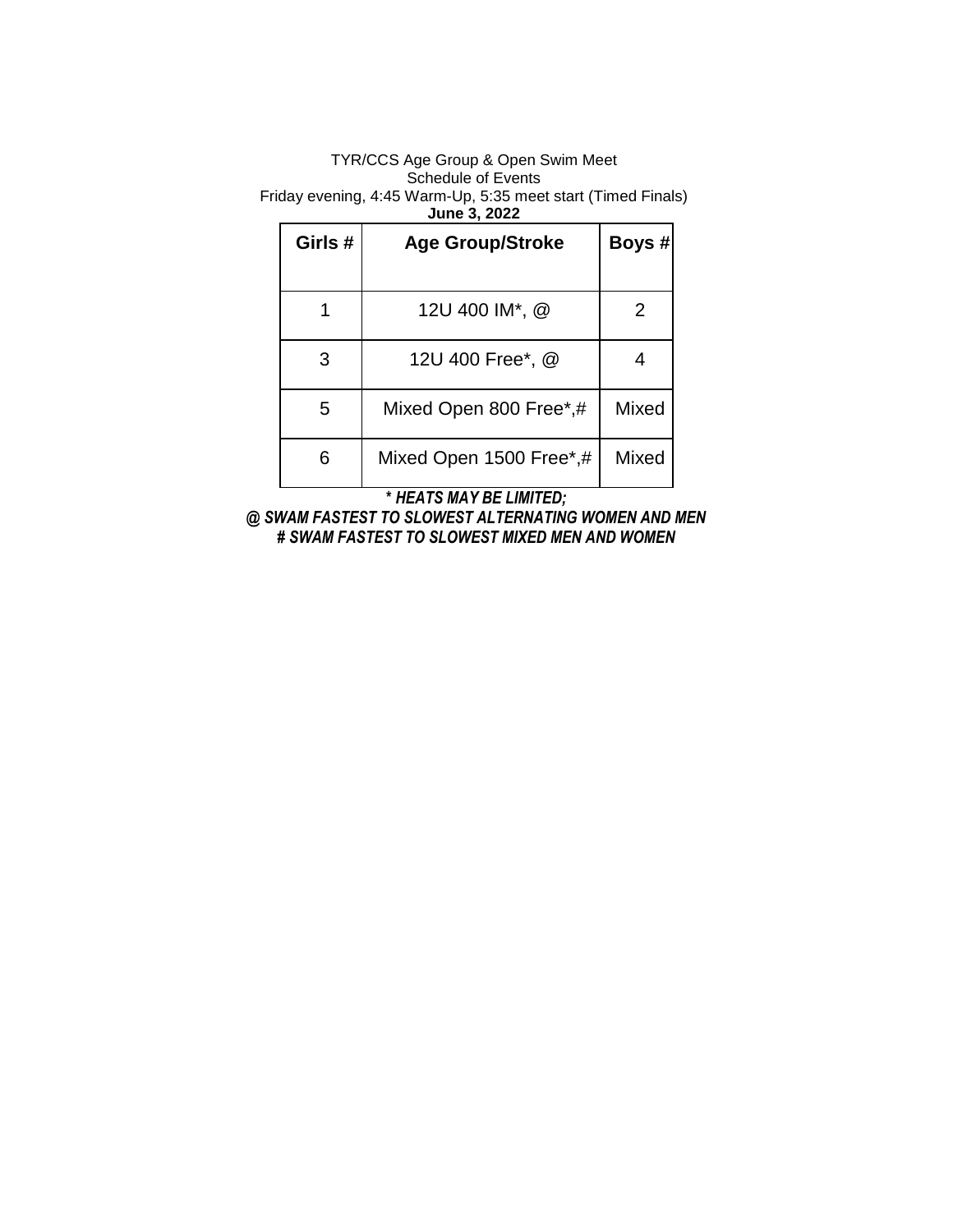# TYR/CCS Age Group & Open Swim Meet Schedule of Events Saturday AM, 7:45 Warm-Up, 8:35 meet start (Timed Finals) **June 4, 2022**

| Girls # | <b>Age Group/Stroke</b> | Boys # |
|---------|-------------------------|--------|
|         | 10 & Under              |        |
| 7       | <b>200 FREE</b>         | 8      |
| 11      | 100 BREAST              | 12     |
| 15      | 50 BACK                 | 16     |
| 19      | 50 FREE                 | 20     |
| 23      | <b>100 FLY</b>          | 24     |
|         |                         |        |
|         | 11 and 12               |        |
| 9       | <b>200 FREE</b>         | 10     |
| 13      | 100 BREAST              | 14     |
| 17      | 50 BACK                 | 18     |
| 21      | 50 FREE                 | 22     |
| 25      | <b>100 FLY</b>          | 26     |

10 & Under events will be awarded 8 & Under and 9-10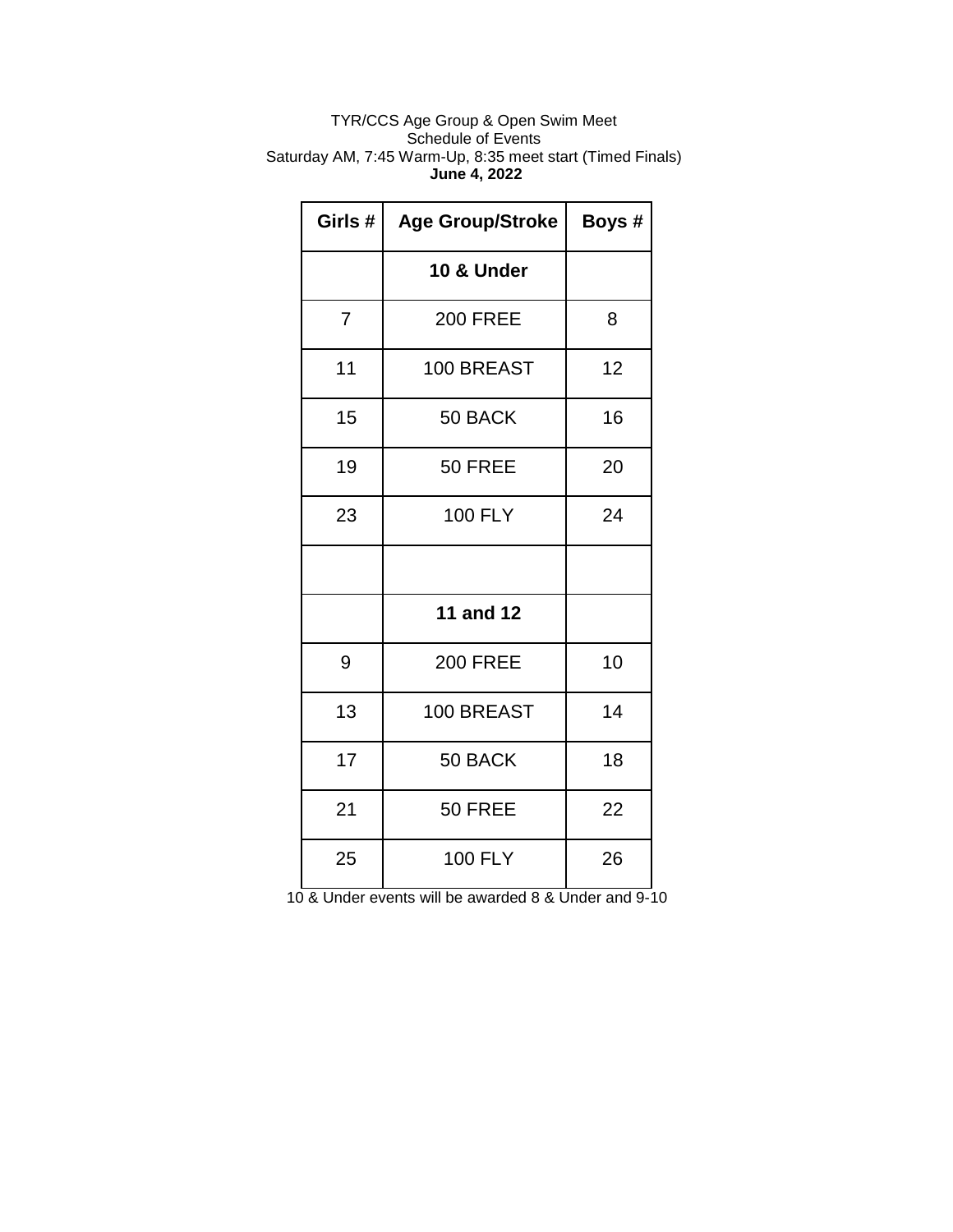# TYR/CCS Age Group & Open Swim Meet Schedule of Events Saturday PM, 45 minute Warm-Up, not before 12:50PM (Timed Finals) **June 4, 2022**

| Girls # | <b>Age Group/Stroke</b> | Boys # |
|---------|-------------------------|--------|
|         | 13 and 14               |        |
| 27      | <b>200 FREE</b>         | 28     |
| 31      | 100 BREAST              | 32     |
| 35      | 100 BACK                | 36     |
| 39      | <b>200 FLY</b>          | 40     |
| 43      | 50 FREE                 | 44     |
|         |                         |        |
|         | <b>OPEN</b>             |        |
| 29      | <b>200 FREE</b>         | 30     |
| 33      | 100 BREAST              | 34     |
| 37      | 100 BACK                | 38     |
| 41      | <b>200 FLY</b>          | 42     |
| 45      | 50 FREE                 | 46     |
| 47      | 400 IM *@               | 48     |

\*400 IM HEAT MAY BE LIMITED;

@WILL BE SWAM FASTEST TO SLOWEST, ALTERNATING WOMEN & MEN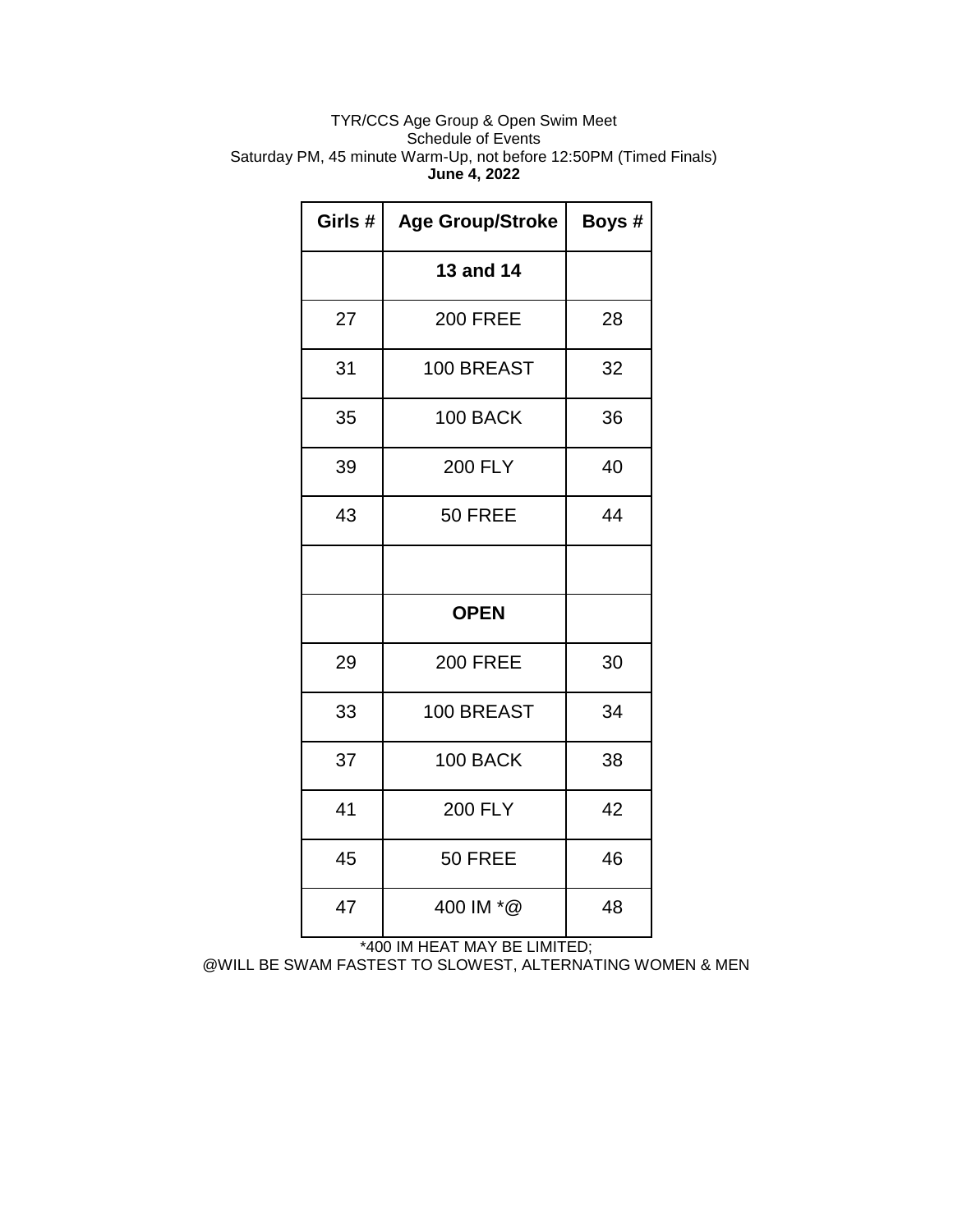# TYR/CCS Age Group & Open Swim Meet Schedule of Events Sunday AM - 7:45 Warm-Up, 8:35 meet start (Timed Finals) **June 5, 2022**

| Girls# | <b>Age Group/Stroke</b> | Boys # |
|--------|-------------------------|--------|
|        |                         |        |
|        | 10 & Under              |        |
| 49     | 200 IM                  | 50     |
| 53     | <b>50 FLY</b>           | 54     |
| 57     | 50 BREAST               | 58     |
| 61     | <b>100 FREE</b>         | 62     |
| 65     | 100 BACK                | 66     |
|        |                         |        |
|        | <b>11 and 12</b>        |        |
| 51     | 200 IM                  | 52     |
| 55     | <b>50 FLY</b>           | 56     |
| 59     | 50 BREAST               | 60     |
| 63     | <b>100 FREE</b>         | 64     |
| 67     | 100 BACK                | 68     |

10 & Under events will be awarded 8 & Under and 9-10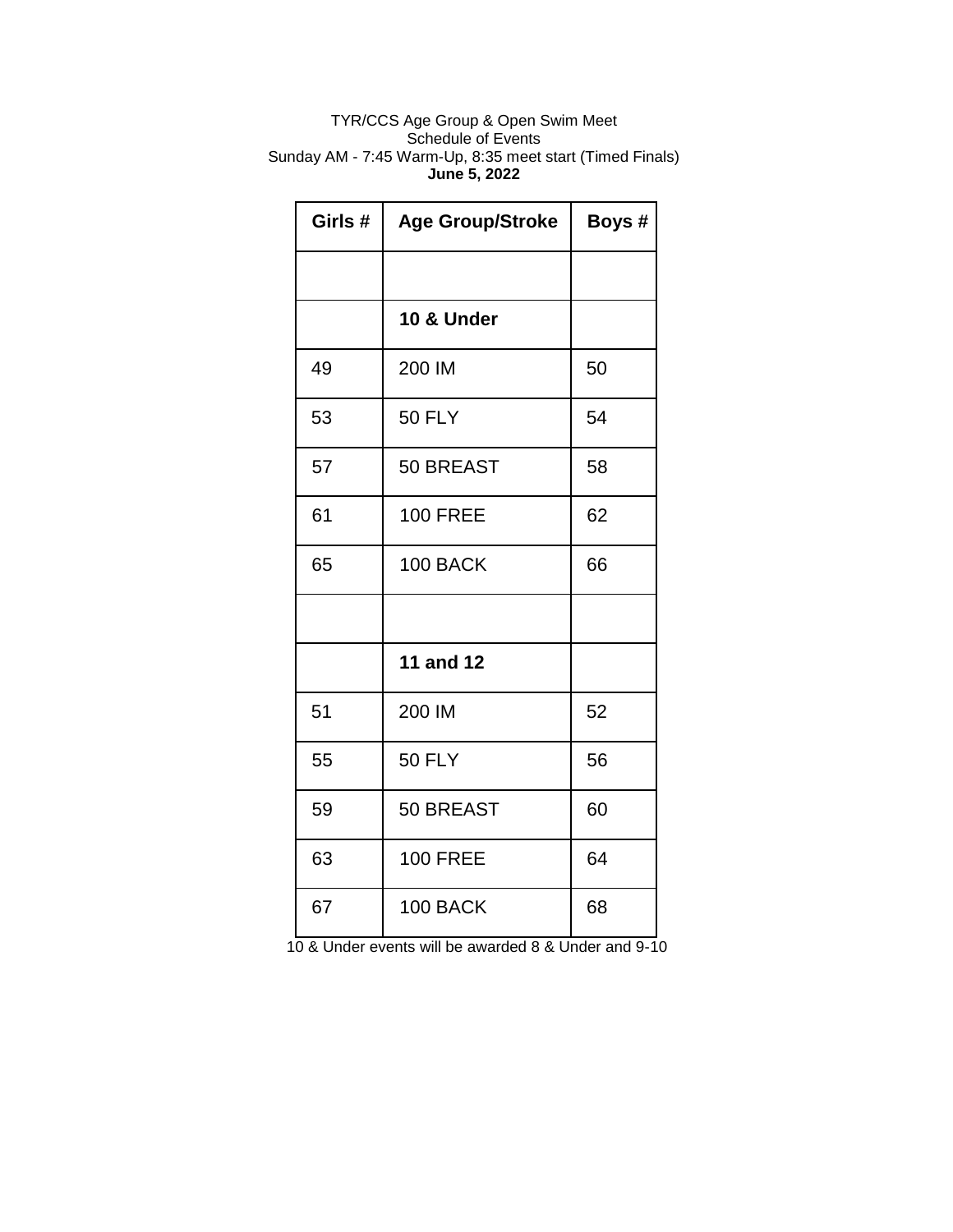# TYR/CCS Age Group & Open Swim Meet Schedule of Events Sunday PM, 45 minute Warm-Up, not before 12:50PM (Timed Finals) **June 5, 2022**

| Girls# | <b>Age Group/Stroke</b> | Boys # |
|--------|-------------------------|--------|
|        | 13 and 14               |        |
| 69     | 200 IM                  | 70     |
| 73     | <b>100 FLY</b>          | 74     |
| 77     | 200 BACK                | 78     |
| 81     | <b>100 FREE</b>         | 82     |
| 85     | 200 BREAST              | 86     |
|        |                         |        |
|        | <b>OPEN</b>             |        |
| 71     | 200 IM                  | 72     |
| 75     | <b>100 FLY</b>          | 76     |
| 79     | 200 BACK                | 80     |
| 83     | <b>100 FREE</b>         | 84     |
| 87     | 200 BREAST              | 88     |
| 89     | 400 FREE *@             | 90     |

\*400 FREE HEATS MAY BE LIMITED;

@WILL BE SWAM FASTEST TO SLOWEST, ALTERNATING WOMEN & MEN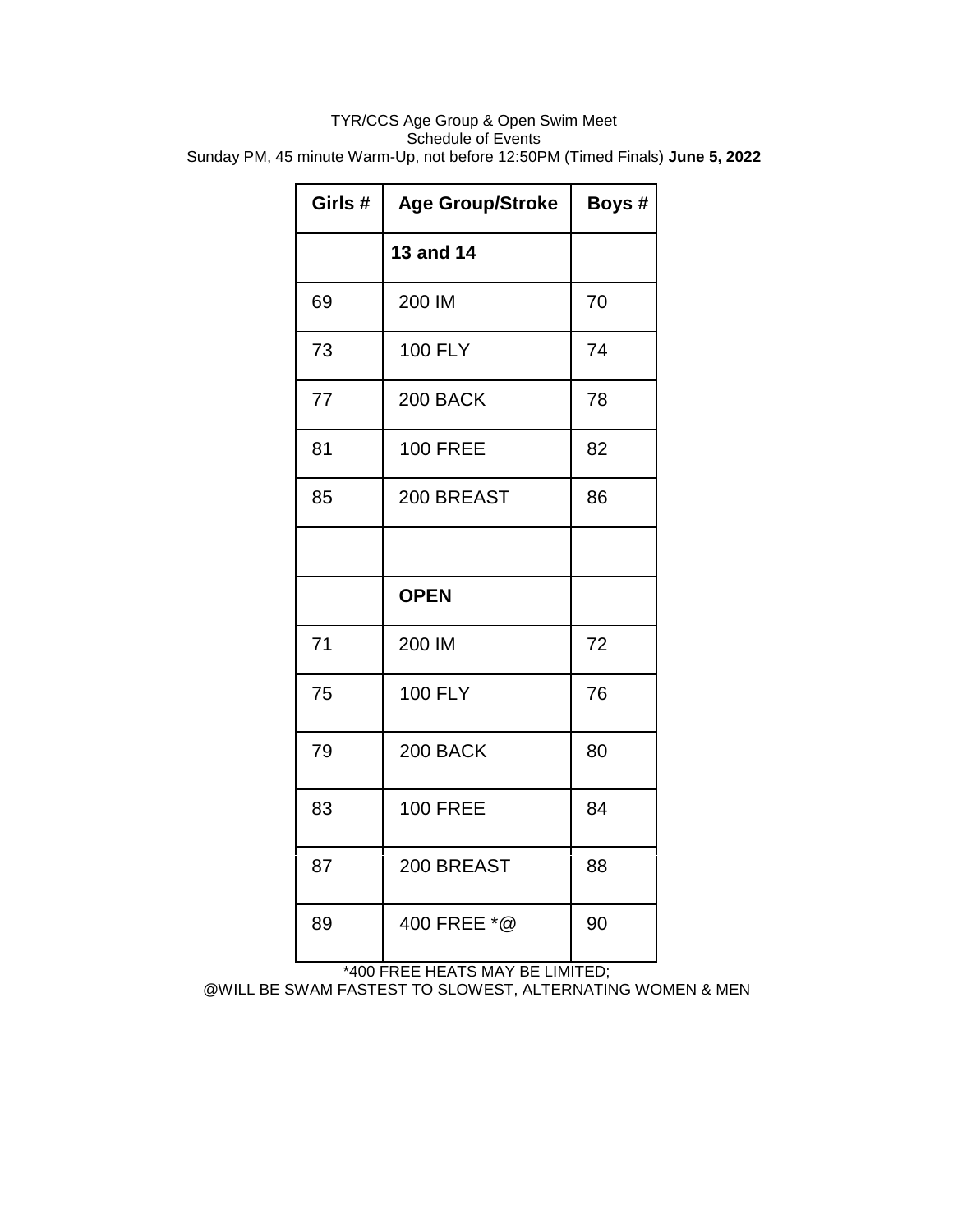#### **LAKE ERIE SWIMMING, INC. INDIVIDUAL AND RELAY SCRATCH RULE**

Each swimmer/relay team shall be aware of the meet starting time and shall report to the proper meet authorities promptly upon call.

A. Pre-Seeded Meets - Each swimmer/relay team shall report promptly to the Clerk of Course or starting blocks prior to the race in which the swimmer/relay team is entered. Any swimmer/relay team not reporting for or competing shall not be penalized.

B. Events Seeded on the Deck –

- (1) Events seeded on the deck shall be closed for seeding no earlier than thirty (30) minutes prior to the start of the session. Host may provide alternate methods of check-in (such as email, phone, and/or fax) for swimmers who do not plan to arrive before the scratch deadline.
- (2) Any swimmer who has checked in for an individual event 400 yards/meters or longer must swim in the event unless the swimmer notifies the Clerk of Course or Administrative Official before the seeding of the event has begun that the swimmer wishes to scratch; failure to scratch prior to seeding and not swimming the event will result in a fine of \$25.00 to the swimmer's club or the unattached swimmer, except as noted in "Exceptions for Failure to Compete" (below). A declared false start or deliberate delay of the meet in events 400 yards/meters or longer is not permitted and will be regarded as a failure to compete.

(3) Any agent of a team (coach, parent, swimmer, etc.) who checks in a swimmer for any event when that swimmer is not present at the meet may cause a fine of \$2.00 per swimmer per day to be levied against that team.

- (4) Events seeded on the deck and swum as a timed final with one or more heats swimming with finals shall provide the swimmer the opportunity to indicate their desire to swim only during the preliminary session by indicating this desire by placing a "P" next to their name on the sign in sheet. Any swimmer failing to indicate this desire who does not compete during the finals session shall be subject to a fine of \$25.00, except as noted in "Exceptions for Failure to Compete" (below).
- C. Scratching from Bonus Finals, Consolation Finals, and Finals
	- (1) Any swimmer qualifying for C, B, or A (bonus, consolation, or final race) in an individual event who fails to compete in said race shall be barred from further competition for the remainder of the meet, except as noted below in "Exceptions for Failure to Compete." If such failure to compete occurs on the swimmer's last day of the meet, the swimmer's club shall be fined twenty-five dollars (\$25.00) by LESI. If the swimmer is not a member of a USA Swimming member club, the swimmer shall be fined \$25.00. A declared false start or deliberate delay of the meet is not permitted and will be regarded as a failure to compete.

(2) In the event of withdrawal or barring of a swimmer from competition, the Referee shall fill the consolation final or final when possible with the next qualified swimmer(s). First and second alternates shall be announced along with the final qualifiers. These alternates shall not be penalized if unavailable to compete in the finals.

- (3) When consolation finals have not yet been swum and a barring or withdrawal is known to the Referee, the Referee shall re-seed the consolation final and the final, if necessary, to insert the alternate(s) in the appropriate lane(s), filling all lanes in the final.
- (4) If a consolation final has already been contested, the final shall be swum without reseeding for the empty lane(s).
- D. Exceptions for Failure to Compete No penalty shall apply for failure to withdraw or compete in an individual event if (1) The Referee is notified in the event of illness or injury and accepts the proof thereof.
	- (2) A swimmer qualifying for a consolation final or final race following preliminaries notifies the Referee or designee within thirty (30) minutes after the announcement of the qualifiers for that race that the swimmer may not intend to compete. The swimmer must declare within thirty (30) minutes following his last individual preliminary event a final intention to scratch or swim.
	- (3) The Referee determines that failure to compete is caused by circumstances beyond the control of the swimmer.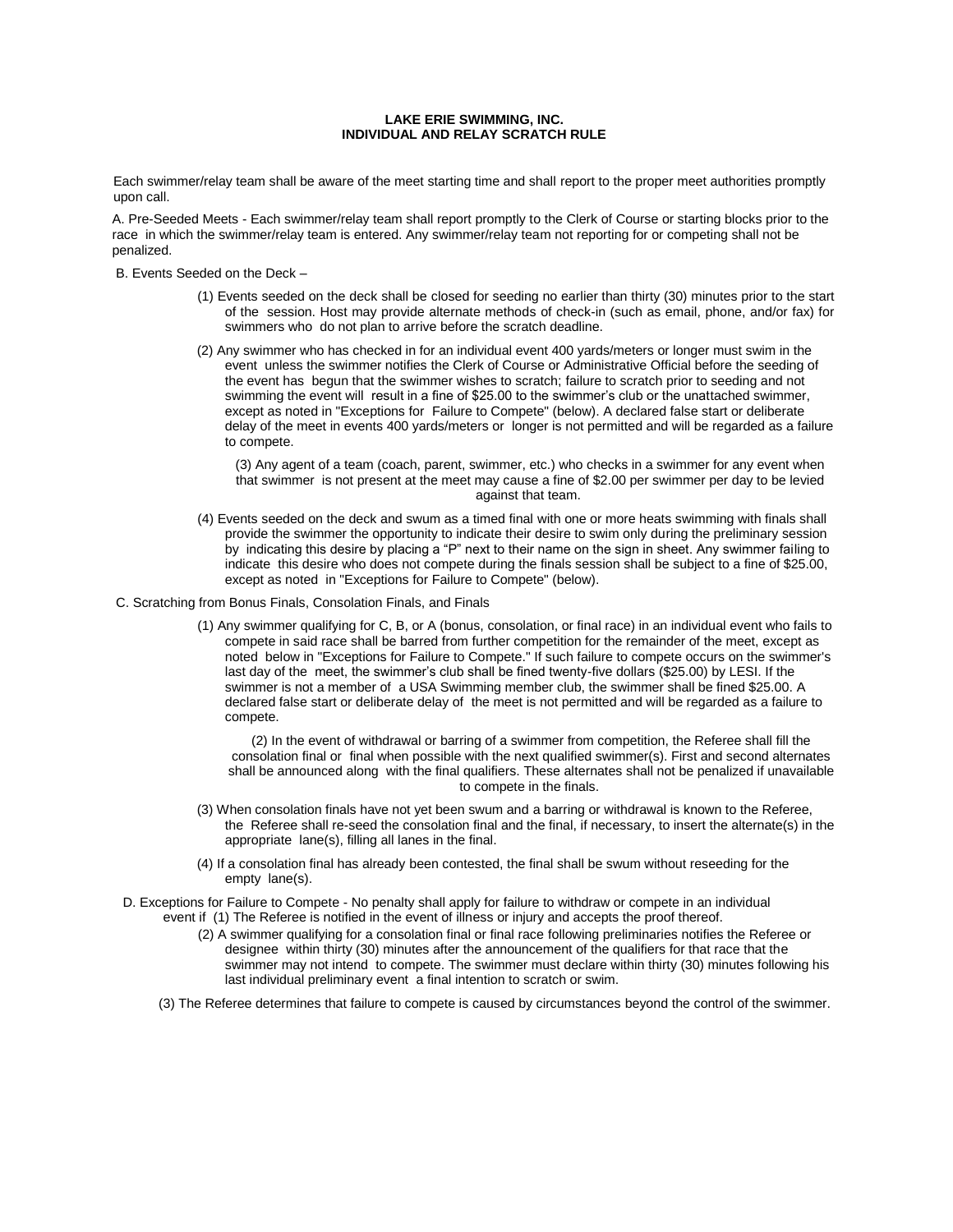# **TYR/CCS Age Group & Open Swim Meet June 3 – 5, 2022 Meet Entry Summary Page**

| Team Code: ____________________________                                                                                                                   |               |
|-----------------------------------------------------------------------------------------------------------------------------------------------------------|---------------|
|                                                                                                                                                           |               |
|                                                                                                                                                           |               |
|                                                                                                                                                           |               |
|                                                                                                                                                           |               |
| Swimmers will be without a coach on deck:<br>Fri. p.m. Sat. a.m., Sat. p.m., Sun. a.m., Sun p.m.<br>I have arranged for my swimmer/s to be supervised by: |               |
| <b>TOTAL</b><br>(total # of Friday Events) $X $12 =$                                                                                                      | $\sim$ $\sim$ |
| $\frac{1}{1}$ (total # of Saturday & Sunday Events) X \$8 =                                                                                               | $\frac{1}{2}$ |
| ________ (total # of swimmers) X \$3 (LESI Surcharge)                                                                                                     | $\frac{1}{2}$ |
| (total # of swimmers) X \$3 (handling fee/paper entries) \$                                                                                               |               |
| <b>TOTAL AMOUNT REMITTED</b>                                                                                                                              | \$            |
| I VEDIEV TUAT EVEDV OMIMAED LIGTED ON THE ENOLOGED ENTRY FORM IG A REQIST                                                                                 |               |

I VERIFY THAT EVERY SWIMMER LISTED ON THE ENCLOSED ENTRY FORM IS A REGISTERED ATHLETE MEMBER OF USA SWIMMING AND THAT EVERY COACH REPRESENTING OUR TEAM AT THIS MEET WILL BE A CURRENT COACH MEMBER OF USA SWIMMING.

SIGNED: \_\_\_\_\_\_\_\_\_\_\_\_\_\_\_\_\_\_\_\_\_\_\_\_\_\_\_\_\_\_(coach or member team representative). DATE: \_\_\_\_\_\_\_\_\_\_

Make checks payable to Swim CCS and mail to: Alison Allen 7736 Rolling Green Ave. NW Massillon, Ohio 44646

**Please note**: DO NOT SUBMIT ENTRIES BEFORE TUESDAY, MAY 17 AT 9:00 P.M. All entries submitted with this sheet should be covered by a single check. Kindly do not send multiple checks with a single entry form. **DEADLINE FOR RECEIPT IS MAY 23, 2022.** This sheet must accompany all entries hard copies and check.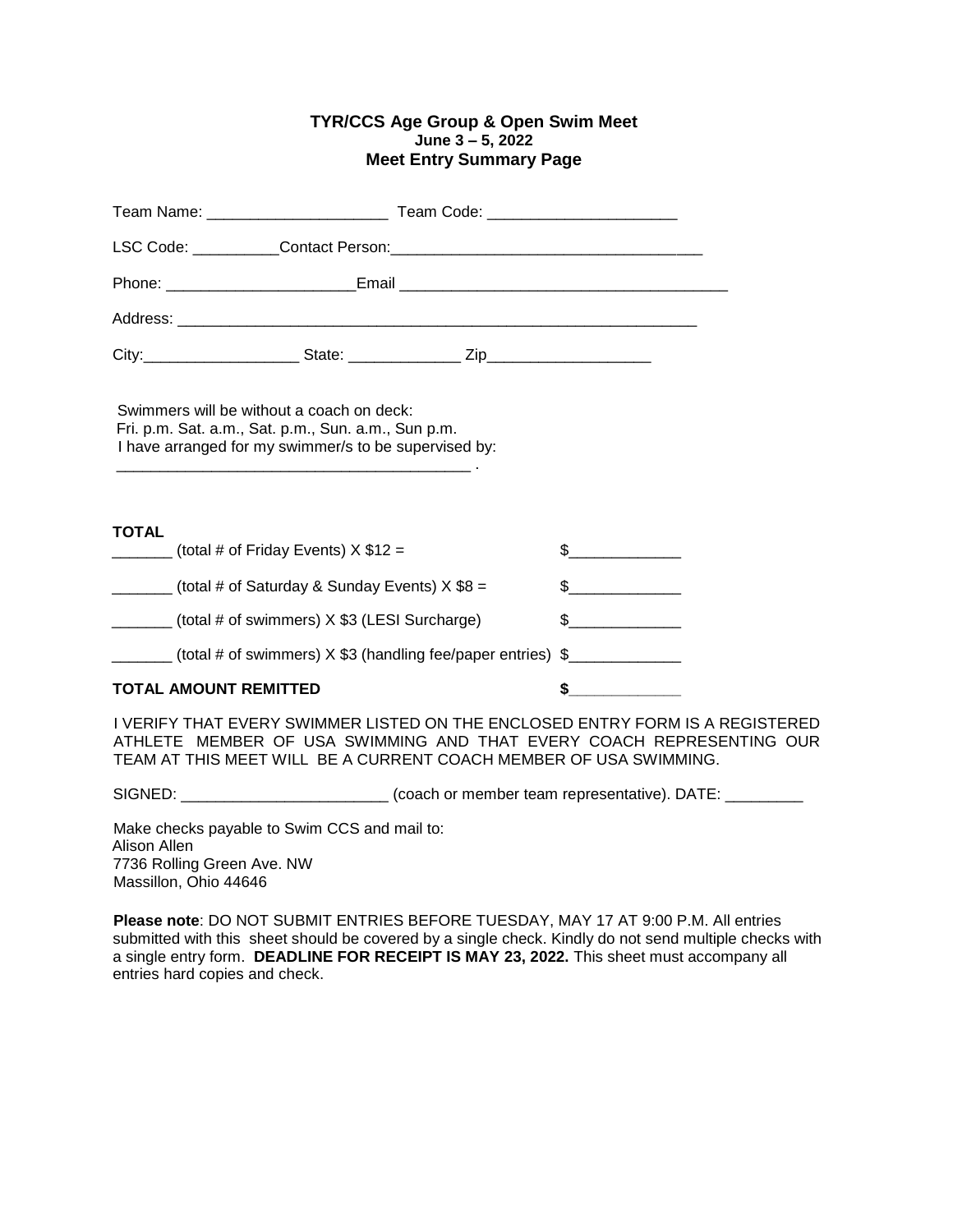# **TYR/CCS Age Group & Open Swim Meet June 3 – 5, 2022 Entry Sheet**

| GIRLS TEAM CODE ______ |            |                            |                   |                          |
|------------------------|------------|----------------------------|-------------------|--------------------------|
| <b>NAME</b>            | <b>AGE</b> | <b>USA SWIMMING NUMBER</b> | <b>EVENT</b><br># | <b>TIMES (in meters)</b> |
|                        |            |                            |                   |                          |
|                        |            |                            |                   |                          |
|                        |            |                            |                   |                          |
|                        |            |                            |                   |                          |
|                        |            |                            |                   |                          |
|                        |            |                            |                   |                          |
|                        |            |                            |                   |                          |
|                        |            |                            |                   |                          |
|                        |            |                            |                   |                          |
|                        |            |                            |                   |                          |
|                        |            |                            |                   |                          |
|                        |            |                            |                   |                          |